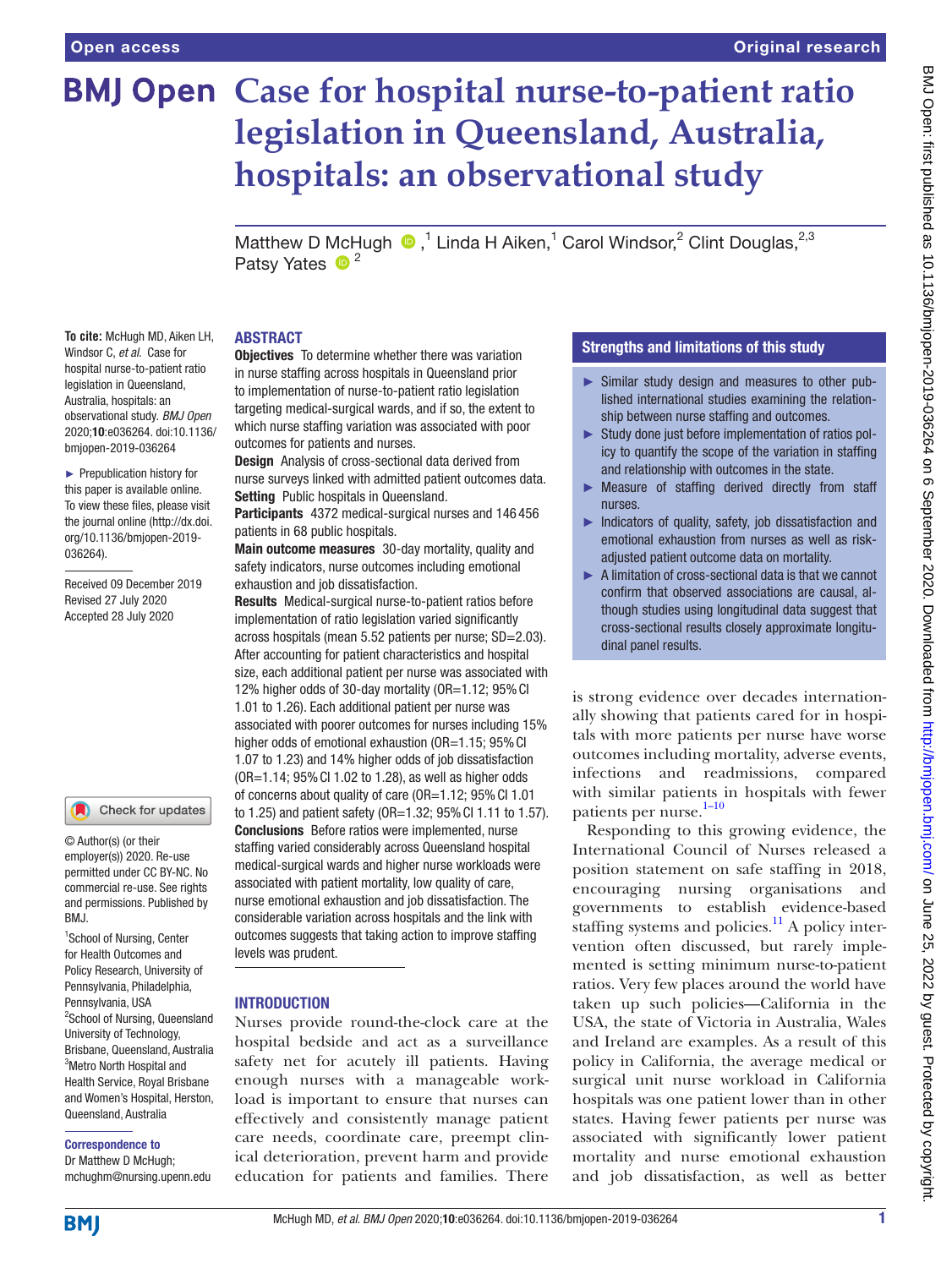nurse-reported quality of care.<sup>[4](#page-5-1)</sup> The state of Queensland, Australia, joined this short list when, on 1 July 2016, Queensland Health established minimum nurse-topatient ratios for acute adult medical-surgical wards in 27 prescribed public hospitals across the state. The legislation requires that the average nurse-to-patient ratio on morning/afternoon shifts must be no less than 1:4 and on night shifts no less than 1:7.<sup>[12](#page-6-1)</sup>

The purpose of this analysis was to determine the extent to which nurse-to-patient ratios varied across Queensland Health hospitals before the ratios legislation, and to evaluate the relationship between nurse-to-patient ratios and outcomes including patient mortality, quality and safety indicators and nurse job outcomes including emotional exhaustion and job dissatisfaction. While minimum ratio policies have been implemented elsewhere, this is the first baseline evaluation of the need for such legislation. A common criticism of ratio policies is that there is not empirical evidence of a problem with staffing levels specific to the jurisdiction and intervention is not needed. The results will help determine if there was an empirical basis for the legislation, and will establish a baseline level of nurse staffing and patient outcomes against which to compare the impact of the legislation in the future.

#### **METHODS**

We conducted a cross-sectional analysis of data from surveys of Queensland hospital nurses and patient outcomes data. We linked individual surgical patient outcomes data with the aggregated nurse survey data describing medical-surgical nurse-to-patient ratios using a common hospital identifier. We described facility-level medical-surgical nurse staffing levels across hospitals and evaluated whether staffing levels were associated with outcomes. The approach is based on previous research using these same methods to study the relationship between nurse-to-patient ratios and outcomes in other countries. $3^{13}$  The theoretical foundation for this organisational-level factors approach to studying outcomes is grounded in the Quality Health Outcomes Model, which suggests that the context in which care is delivered, including the staffing adequacy, affects quality of care and patient outcomes.<sup>14</sup>

#### Study population and data sources Nurse survey

We surveyed nurses to collect detailed information about their hospitals that is not available from any other source. We take advantage of nurses as informants of the organisational context in which care takes place because they are positioned at the bedside providing care, they are present 24hours a day and they communicate and work directly with doctors, other providers, patients and families and hospital managers. This method of measuring organisational features of hospitals is more accurate than reports by a single 'key informant' within a hospital and is supported by the organisational research literature.<sup>15</sup> We

used the nurse survey data to create measures of acute adult medical-surgical nurse-to-patient ratios, quality of care and patient safety indicators, as well as individual nurse job outcomes (ie, emotional exhaustion and job dissatisfaction).

The baseline nurse survey data were collected between May and June 2016 before implementation of ratios in July 20[16](#page-6-4). We used a modified Dillman<sup>16</sup> approach for email survey campaigns. We sent emails and reminders to 28 708 licensed nurses (all those with an available email address provided by the nurses' union, which accounted for 90% of all hospital nurses) and received responses from 8412 nurses, including 4372 nurses who self-identified as working on a medical-surgical ward, giving an overall response rate of 29%. Our primary concern regarding representativeness, however, is at the hospital level; our sample of 68 public hospitals includes all Queensland public hospitals with ≥50 beds and over half with <50 beds. The average hospital was represented by 64 respondents; thus, the preponderance of Queensland public hospitals and all prescribed for ratios are represented. We provided respondents with a list of hospitals to identify their hospital, allowing us to aggregate responses and attribute medical-surgical nurse staffing information to their hospital and link with patient outcomes data.

#### Patient data

To examine the relationship between adult acute medical-surgical nurse staffing and patient outcomes, we used state-based clinical patient discharge data (the Queensland Hospital Admitted Patient Data) specific to general surgery, orthopaedic and vascular surgery patients. These conditions were selected because they account for a substantial share of hospital admissions (about one-third of all adult surgical and medical patients in Queensland), most hospitals care for these patients and there are well established risk-adjustment methods.<sup>1718</sup> This population is also consistent with other large studies evaluating the relationship between nurse staffing levels and patient outcomes internationally, which allows us to ascertain whether any evidence for this relationship in Queensland is similar or different from what has been observed outside of Australia.<sup>[2 3 10](#page-5-3)</sup> The clinical information on patient outcomes was derived from the Queensland Hospital Admitted Patient Data, a database representing information on all inpatients in Queensland hospitals. These data were used to create the patient outcome indicator of 30-day mortality; these files also provide information on patient demographics, diagnoses and procedures (International Classification of Diseases, Tenth Revision, Australian Modification [ICD10-AM] coding), comorbidities and discharge status. The files were linked with vital statistic death records allowing us to measure the outcome of 30-day mortality. There were no missing data in the population under investigation on variables of interest for this study.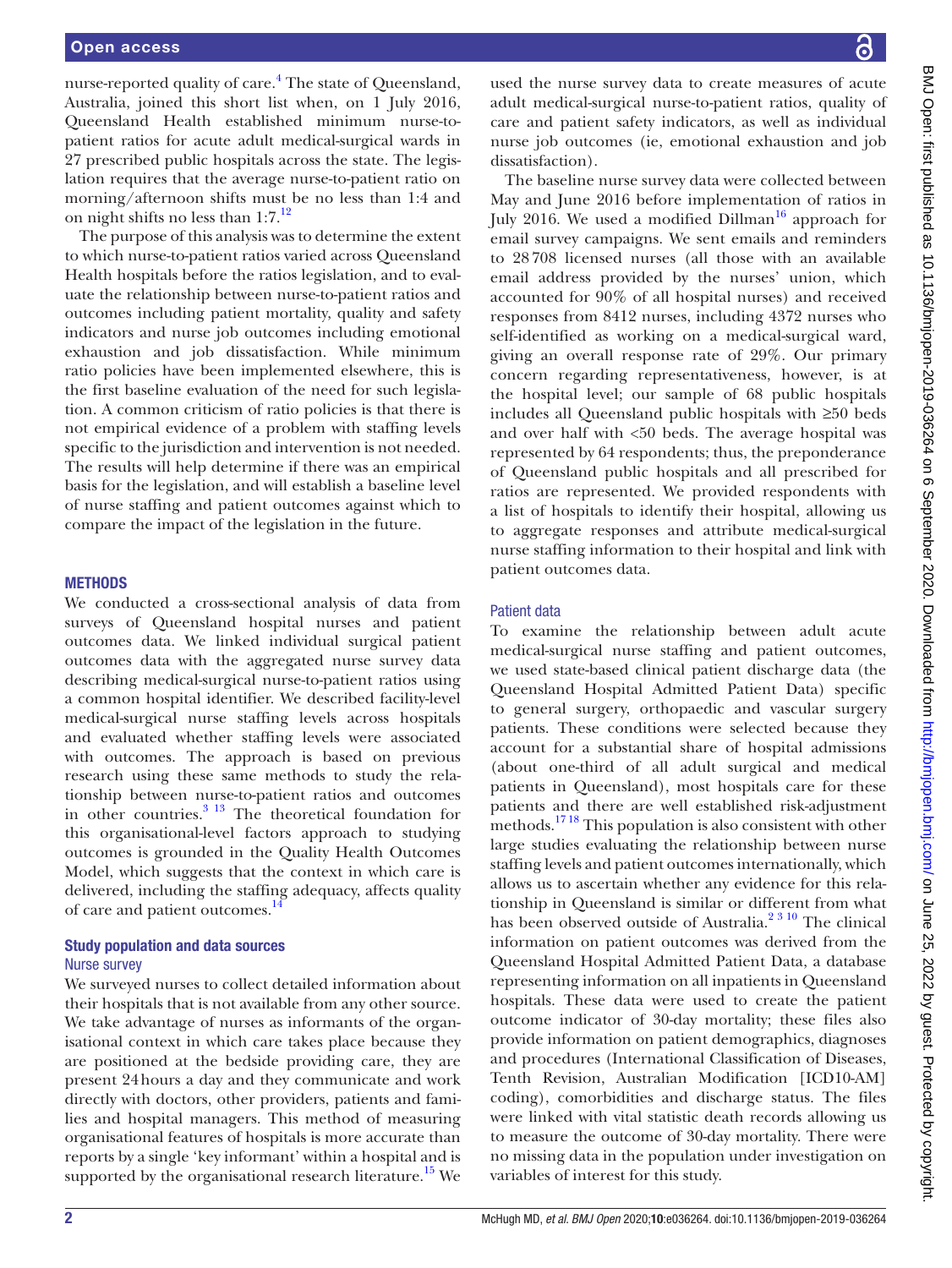# Patient and public involvement

This study used secondary patient data from a de-identified pre-existing data set—the Queensland Hospital Admitted Patient Data. The survey of nurses was based on an established survey used in international research so that findings could be placed in the context of the broader international literature on the relationship between nurse staffing and outcomes. Thus, patients and nurses were not directly involved in the development of the research questions, variable measures or study design.

#### Measures

#### Nurse-to-patient ratios

Our primary measure of interest was the average nurseto-patient ratios on non-intensive care unit adult acute medical-surgical units (hereafter referred to as nurseto-patient ratios). To be consistent with the legislation, 'nurse' refers to both registered and enrolled nurses. By asking survey questions about how many nurses and how many patients were on the ward during the last shift, we obtain a nurse-to-patient ratio measure reflecting the average nurse-to-patient ratio for medical-surgical wards. This is consistent with the ratios legislation, which allows individual nurses to have a greater (or lesser) number of patients than the prescribed ratio so long as the ward average does not fall short during the shift. After aggregating these reports to the hospital level, this measure reflects the average nurse-to-patient ratio across all medical-surgical wards in the hospital and across shifts. This reflects the reality that over the course of a hospitalisation, patients receive care from various nurses across multiple shifts and, often, in more than one hospital unit. Patient outcomes are determined, in part, by their exposure to staffing levels over the course of their hospitalisation, which is captured by this aggregated measure. We express the ratio as the number of patients per nurse, which allows us to interpret our model results in terms of the effect of each additional patient per nurse on each outcome.

## **Outcomes**

#### *Mortality*

We used the Queensland Hospital Admitted Patient Data to evaluate the outcome of 30-day mortality. In our mortality models, we included indicators from the Charlson comorbidity index to account for comorbidities.[19–23](#page-6-6) We also included variables indicating sex and age along with dummy variables for 78 surgical procedure types.

#### *Quality of care and patient safety*

Our survey allowed us to collect information reflecting nurses' assessments of a number of quality and safety indicators in their wards. Measures included the overall quality of care, the culture of safety, confidence that discharged patients are ready to care for themselves, confidence that management will resolve patient care concerns raised by nurses and whether nurses would recommend the hospital to family and friends in need of care.<sup>24</sup> Evidence shows that nurse-reported quality indicators correspond closely with objective patient outcomes measures like mortality[.25 26](#page-6-8)

#### *Nurse outcomes*

As in prior work,  $2^{13}$   $27$  emotional exhaustion, a key feature of burnout, was measured using the Emotional Exhaustion subscale of the Maslach Burnout Inventory.[28 29](#page-6-9) Nurses were classified as being 'emotionally exhausted' if their score was higher than the published average for healthcare workers  $(≥27)$ . Job dissatisfaction was measured using nurses' responses to the question, 'How satisfied are you with your current job?*'* The 4-point Likert-type scale response options range from very satisfied to very dissatisfied. We dichotomised the measure such that nurses who reported being either very dissatisfied or a little dissatisfied were described as 'dissatisfied' and nurses reporting being moderately satisfied or very satisfied were described as 'satisfied'.<sup>27</sup>

#### Statistical analysis

We first described nurse-to-patient ratios across Queensland Health hospitals. We then examined the relationship between nurse-to-patient ratios and patient mortality among general, orthopaedic or vascular surgery patients. We employed a series of robust multilevel logistic regression models, accounting for clustering of patients within hospitals. We began with the unadjusted bivariate relationship between nurse staffing and mortality. Then we estimated adjusted models that included covariates to account for the various patient characteristics (eg, age, sex, comorbidities, surgical procedure) and hospital size. To evaluate the relationship between nurse-to-patient ratios and nurse job outcomes and the nurse-reported quality and safety indicators, we used robust logistic regression models, which take account of the clustering of nurses within hospitals, to estimate the odds of nurses reporting each outcome relative to an additional patient per nurse. We estimated these models before and after adjusting for hospital size and for nurse characteristics including age, sex, and years of experience.

# **RESULTS**

[Table](#page-3-0) 1 shows the characteristics of the 68 public Queensland Health hospitals with both patient data and nurse-to-patient ratio data. The average medical-surgical staffing ratios across all shifts was 5.52 patients per nurse (SD=2.03). For morning and afternoon shifts, the average was 5.07 (SD=1.85) patients per nurse, while for night shifts the average was 7.4 (SD=2.3) patients per nurse.

[Table](#page-3-1) 2 shows the characteristics of our surgical patient population. Our analysis included 146456 general, orthopaedic and vascular surgery patients. The average mortality rate was relatively low overall (1.13%) and is consistent with findings in Europe and the USA. $25$ [Table](#page-3-2) 3 shows that the variation in nurse-to-patient ratios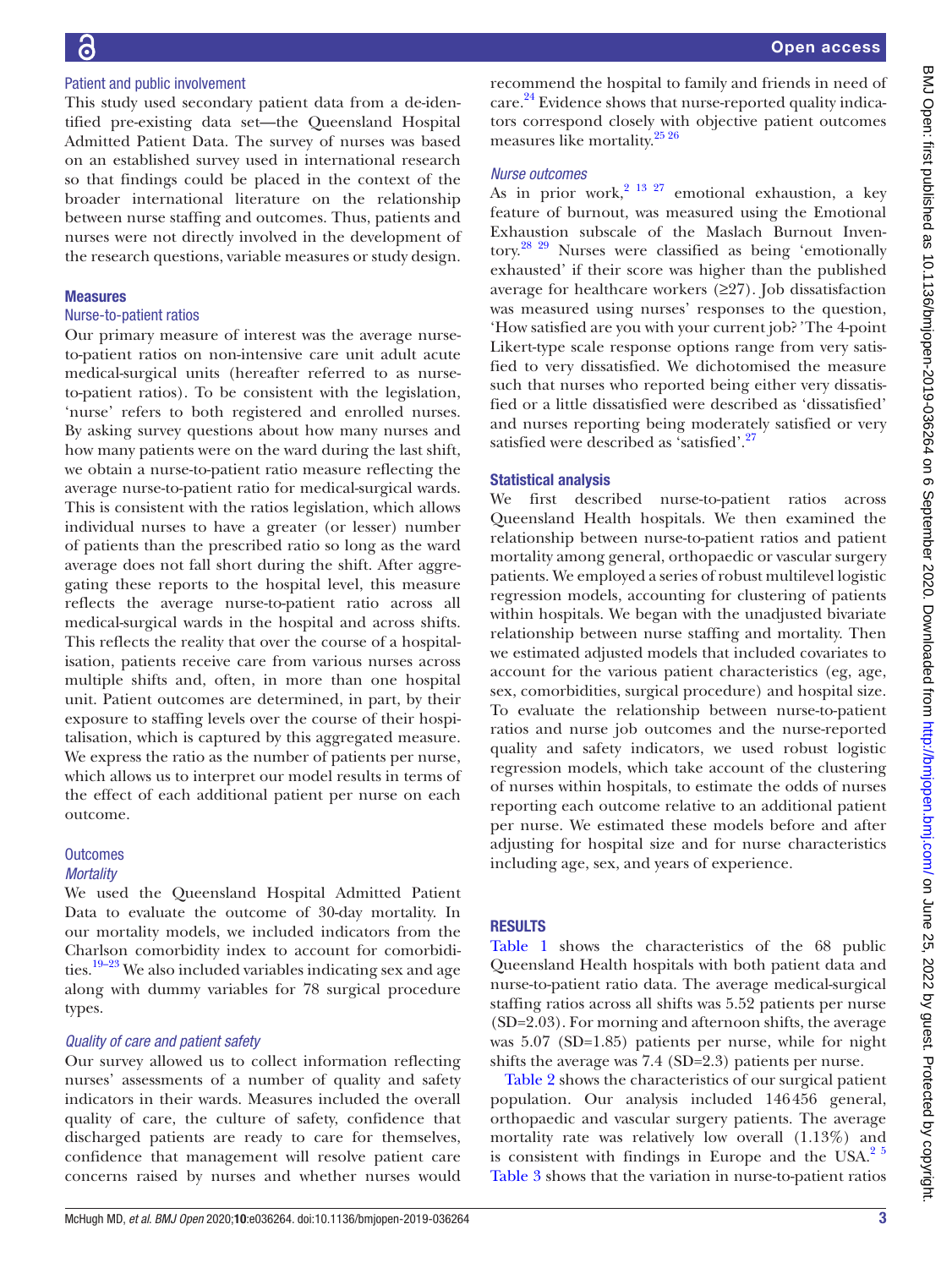<span id="page-3-0"></span>

| Table 1<br>Hospital characteristics (n=68)            |        |        |  |  |
|-------------------------------------------------------|--------|--------|--|--|
|                                                       | N      | $\%$   |  |  |
| <b>Beds</b>                                           |        |        |  |  |
| $50$                                                  | 39     | 57%    |  |  |
| 50-99                                                 | 8      | 12%    |  |  |
| 100-199                                               | 5      | 7%     |  |  |
| 200-500                                               | 11     | 16%    |  |  |
| >500                                                  | 5      | 7%     |  |  |
| Medical-surgical patients per nurse                   |        |        |  |  |
| 4 or fewer patients per nurse                         | 19%    |        |  |  |
| $4 \leq 5$ patients per nurse                         | 26     | 38%    |  |  |
| 5≤6 patients per nurse                                | 17     | 25%    |  |  |
| >6 patients per nurse                                 | 12     | 18%    |  |  |
| Mean medical-surgical patients per<br>nurse, by shift | Mean   | (SD)   |  |  |
| <b>All shifts</b>                                     | 5.52   | (2.03) |  |  |
| Morning/afternoon shifts                              | (1.85) |        |  |  |
| Night shifts                                          | 7.38   | (2.30) |  |  |

on medical-surgical wards had consequences for patients. After accounting for patient characteristics and hospital size, each additional patient per medical-surgical nurse was associated with 12% higher odds of death (OR=1.12; 95%CI 1.01 to 1.26). These results are multiplicative such that an additional two patients per nurse would be associated with  $25\%$  higher odds of death (OR= $1.12^2$ or 1.25).

[Figure](#page-4-0) 1 shows how the percentage of nurses reporting quality, safety and job outcomes varied in hospitals with different morning/afternoon staffing levels in terms of patients per nurse ( $\leq 4$ ;  $4 \leq 5$ ;  $5 \leq 6$ ; and  $> 6$ ). In all cases, a smaller proportion of nurses reported negative outcomes in hospitals with an average of ≤4 patients per nurse. For example, only about 5% of nurses in hospitals with ≤4 patients per nurse reported that quality of care is only fair or poor on their unit, while 15% of nurses in hospitals with an average of 5≤6 patients per nurse rated their hospital poorly. Twenty-four per cent of nurses in hospitals with the best staffing levels met the criteria for emotional exhaustion, while 43% of nurses in hospitals with >6 patients per nurse were emotionally exhausted.

<span id="page-3-1"></span>

| <b>Table 2</b> Characteristics of surgical patients ( $n=146456$ ) |       |               |  |  |  |  |
|--------------------------------------------------------------------|-------|---------------|--|--|--|--|
| <b>Characteristic</b>                                              | N     | $\frac{0}{0}$ |  |  |  |  |
| Age (years), mean (SD)                                             | 62.8  | (17.9)        |  |  |  |  |
| Male                                                               | 71616 | 48.9%         |  |  |  |  |
| Surgical category                                                  |       |               |  |  |  |  |
| General surgery                                                    | 44229 | 30.2%         |  |  |  |  |
| Orthopaedic surgery                                                | 49062 | 33.5%         |  |  |  |  |
| Vascular surgery                                                   | 52165 | 36.3%         |  |  |  |  |
| 30-day mortality                                                   | 1654  | 1.13%         |  |  |  |  |

႕

<span id="page-3-2"></span>

| $\frac{1}{2}$ and $\frac{1}{2}$ and $\frac{1}{2}$ and $\frac{1}{2}$ and $\frac{1}{2}$ and $\frac{1}{2}$ and $\frac{1}{2}$ |                   |  |                                     |  |  |                             |  |
|---------------------------------------------------------------------------------------------------------------------------|-------------------|--|-------------------------------------|--|--|-----------------------------|--|
|                                                                                                                           | <b>Unadjusted</b> |  | <b>Adjusted</b>                     |  |  |                             |  |
|                                                                                                                           |                   |  | OR value (95% CI) OR value (95% CI) |  |  |                             |  |
| $30$ -day<br>mortality                                                                                                    |                   |  | 0.90 0.186 (0.78 to<br>1.05         |  |  | 1.12 0.048 (1.01 to<br>1.26 |  |

Logistic regression models adjusting for patient characteristics including age, sex, 17 comorbidities (myocardial infarction, congestive heart failure; peripheral vascular disease; cerebrovascular disease; dementia; chronic obstructive pulmonary; rheumatoid disease; peptic ulcer disease; mild liver disease; diabetes; diabetes with complications; hemiplegia or paraplegia; renal disease; cancer; moderate/severe liver disease; metastatic cancer; AIDS), 78 specific surgical procedures, as well as hospital size.

[Table](#page-4-1) 4 shows that in all but one instance (*confidence patients can manage care after discharge*), higher workloads (ie, worse nurse-to-patient ratios) were consistently associated with worse quality and safety. After accounting for individual nurse characteristics and hospital size, each additional patient per nurse was associated with 30% higher odds of a nurse not recommending the hospital to family or friends (OR=1.30; 95%CI 1.14 to 1.49), 32% higher odds of rating patient safety at their hospital as less than excellent (OR=1.32; 95%CI 1.11 to 1.57) and 12% higher odds of rating quality as less than excellent (OR=1.12; 95%CI 1.01 to 1.25). Each additional patient per nurse was associated with 15% higher odds of emotional exhaustion (OR=1.15;  $95\%$  CI 1.07 to 1.23) and 14% higher odds of job dissatisfaction (OR=1.14; 95%CI 1.02 to 1.28). These coefficients are also multiplicative; for example, an additional two patients per nurse would be associated with 69% higher odds of not recommending the hospital to family or friends  $(OR=1.30^2$  or 1.69).

## **DISCUSSION**

Nurse-to-patient ratios varied considerably across Queensland Health hospitals and worse nurse-to-patient ratios were linked with patient mortality, worse quality of care and patient safety and nurse emotional exhaustion and job dissatisfaction. The finding that each additional patient per nurse was associated with increased odds of mortality is consistent with results from studies in the USA and Europe based on a similar protocol. $2<sup>3</sup>$  Queensland is one of the few places worldwide to implement minimum nurse-to-patient ratios. While some evaluation of these policies have taken place in these other locations, this is the first baseline study of staffing ratios prior to policy implementation.

Nurse-to-patient ratios are not just important for patients; poor ratios can negatively affect nurses in terms of emotional exhaustion and job dissatisfaction, which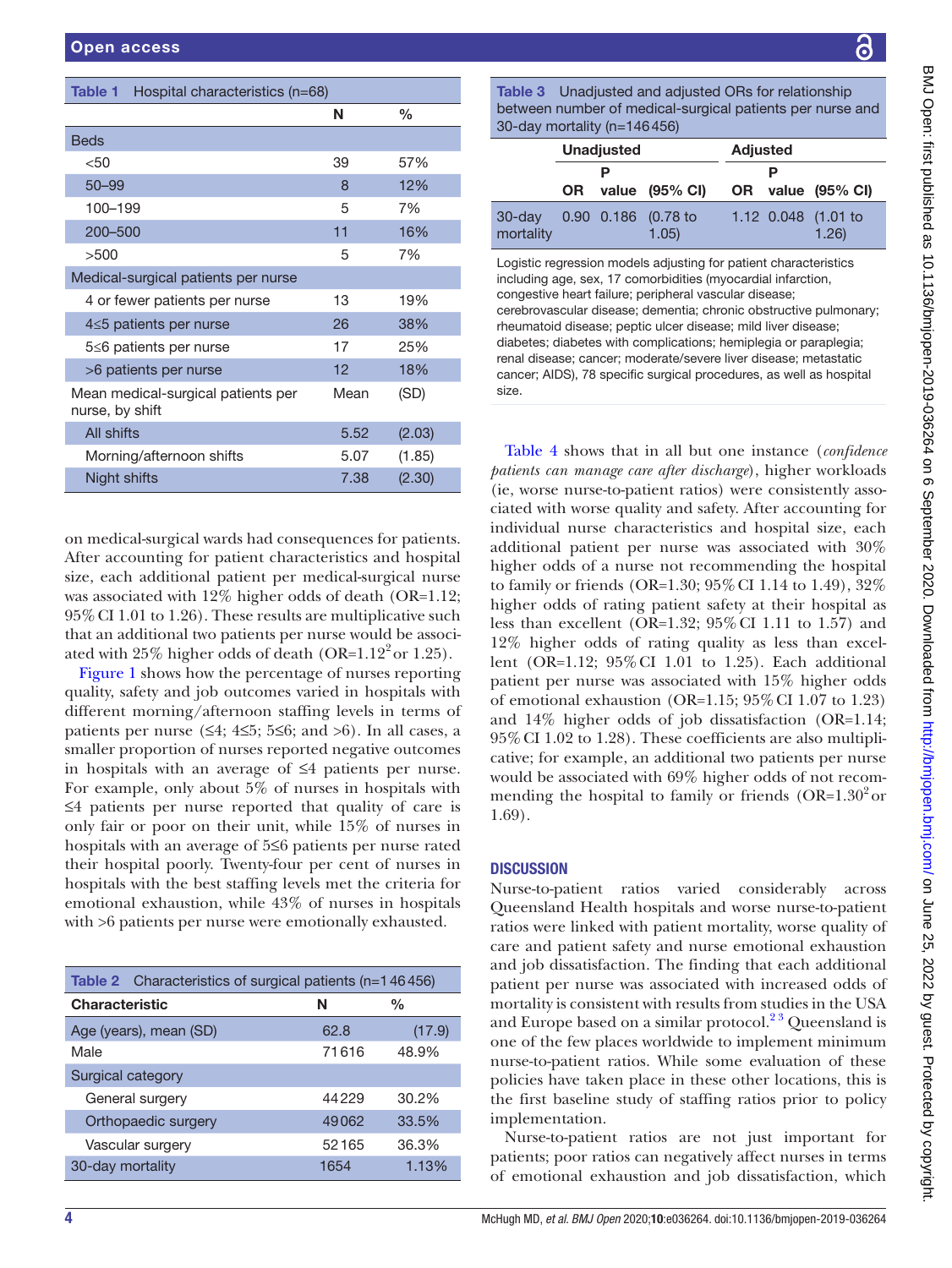

<span id="page-4-0"></span>Figure 1 Percentage of nurses reporting quality, safety and job outcomes across facilities with varying nurse-to-patient ratios.

are associated with costly turnover.<sup>30</sup> <sup>31</sup> The National Academy of Medicine's newest landmark report, *Taking Action Against Clinician Burnout: A Systems Approach to Professional Well-Being*, [32](#page-6-12) highlights the central role that system factors like inadequate staffing play in the growing burnout and emotional exhaustion levels among clinicians. Our findings in Queensland are consistent with those reported in the USA and Europe regarding the link between staffing and job dissatisfaction, emotional exhaustion and concerns about quality and safety. $2^{13}$   $^{24}$ Studies have shown that hospitals that improved in terms of nurse staffing significantly lowered rates of emotional exhaustion among their nurses. $33$  These outcomes are also important indicators of hospital performance because of their relationship to patient outcomes; for example, research has shown that hospitals with many dissatisfied nurses also had higher proportions of dissatisfied patients[.27 34](#page-6-10)

Nurse staffing is necessary but not sufficient to ensure good outcomes. Research suggests that hospitals with good work environments—where nurses have autonomy, opportunities for advancement, support and trust of management, excellent relationships built on professional respect with physician colleagues and active

<span id="page-4-1"></span>Table 4 Unadjusted and adjusted ORs indicating the relationship between nurse staffing and quality of care and safety indicators (n=4372)

|                                                             | <b>Unadjusted</b> |            |                                                                 | <b>Adjusted</b> |       |                           |
|-------------------------------------------------------------|-------------------|------------|-----------------------------------------------------------------|-----------------|-------|---------------------------|
|                                                             |                   | P          |                                                                 |                 | P     |                           |
|                                                             | OR.               | value      | (95% CI)                                                        | <b>OR</b>       | value | $(95% \, \text{Cl})$      |
| Quality and safety outcomes                                 |                   |            |                                                                 |                 |       |                           |
| Quality less than excellent                                 |                   | 1.12 0.049 | $(1.00 \text{ to } 1.25)$ 1.12 0.037                            |                 |       | $(1.01 \text{ to } 1.25)$ |
| Quality fair or poor                                        |                   | 1.18 0.004 | $(1.05 \text{ to } 1.31)$ 1.17                                  |                 | 0.003 | $(1.05 \text{ to } 1.31)$ |
| Rate patient safety as less than excellent                  |                   | 1.33 0.002 | $(0.99 \text{ to } 1.52)$ 1.32                                  |                 | 0.002 | $(1.11 \text{ to } 1.57)$ |
| Not confident patients can manage care after discharge      |                   | 1.09 0.091 | $(0.99 \text{ to } 1.21)$ 1.06 0.247                            |                 |       | $(0.96 \text{ to } 1.16)$ |
| Not confident management will resolve patient care problems | 1.18              | 0.034      | $(1.01 \text{ to } 1.37)$ 1.16 0.041                            |                 |       | $(1.01 \text{ to } 1.35)$ |
| Would not recommend hospital to family or friends           |                   |            | 1.29 < $0.000$ (1.12 to 1.49) 1.30 < 0.000 (1.14 to 1.49)       |                 |       |                           |
| Job outcomes                                                |                   |            |                                                                 |                 |       |                           |
| Dissatisfied with job                                       | 1.17              | 0.006      | $(1.05 \text{ to } 1.31)$ 1.14 0.018                            |                 |       | $(1.02 \text{ to } 1.28)$ |
| Dissatisfied with workload                                  | 1.37              |            | $< 0.000$ (1.22 to 1.53) 1.36 $< 0.000$ (1.20 to 1.53)          |                 |       |                           |
| Emotional exhaustion                                        |                   |            | 1.14 $\lt$ 0.000 (1.07 to 1.23) 1.15 $\lt$ 0.000 (1.07 to 1.23) |                 |       |                           |

Logistic regression models adjusting for nurse characteristics (age, sex, years of experience) as well as hospital size.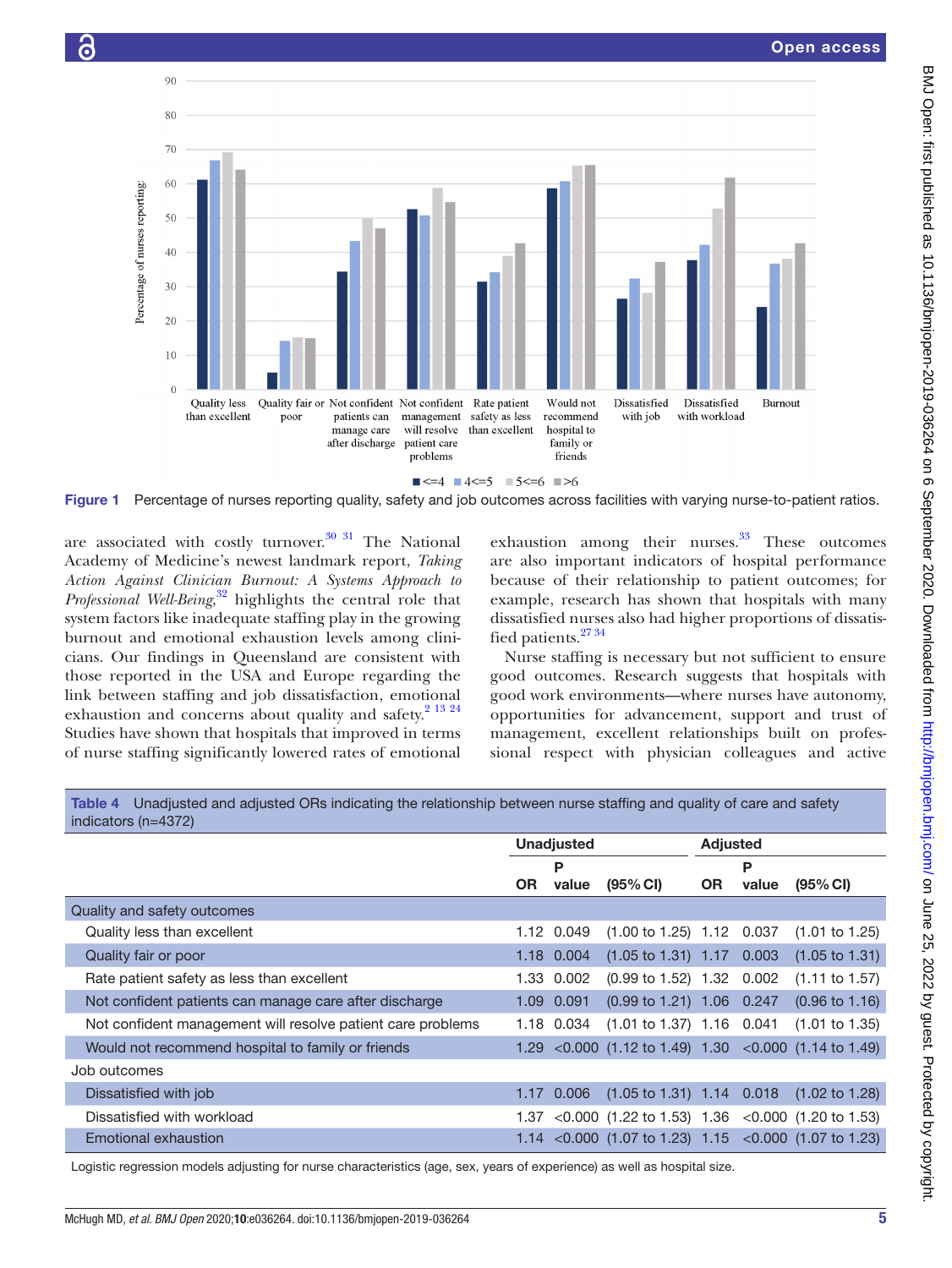engagement in organisational decision-making—have better outcomes for nurses and patients. $24 \frac{33}{35} \cdot 35 - 37$  The benefits of better nurse staffing are conditional on having a good work environment; thus, investing in more staff without considering the environment in which those staff work may fall short of expected improvements.<sup>[37](#page-6-14)</sup> Creating good work environments are directly within the control of management, and although they have much less associated cost than investments in more staff, they require purposeful effort. One example of an intervention aimed at improving the work environment along these domains is the Magnet hospital recognition programme. Studies show that outcomes for nurses and patients are better in Magnet hospitals, and hospitals that have pursued Magnet recognition have seen improvements beyond those seen in hospitals that have not gone through this transformation.[38 39](#page-6-15) There is only one Magnet hospital in Queensland.

A potential limitation of our study is that our data are cross-sectional. This is often suggested to imply a reduced ability to establish a conclusive causal relationship between nurse staffing levels and nurse and patient outcomes. However, we note that studies that have simultaneously considered longitudinal associations with crosssectional associations suggest that the cross-sectional findings are reasonably close to what would be observed if we were able to examine how changes in staffing over time align with changes in outcomes. $^{24}$  Future research should directly employ a longitudinal design to confirm whether our cross-sectional findings are truly causative. Similarly, research determining the mechanisms through which better staffing has its impact on outcomes would be beneficial. There are some indications that by having more time to allocate to each patient when workloads are more manageable, nurses are able to provide needed care including surveillance for complications, direct engagement talking with patients and family and necessary treatments, that they would like to provide but must forego or limit due to time and resource constraints. $40$  Additionally, because many of our outcomes (apart from mortality) are nurse reported, further research using more outcomes from other sources would increase the robustness of the findings. We focus on nurses in medical surgical wards, aggregating to the hospital level and cannot separate specific units within that unit type, although significant variation in staffing is limited across units of the same type within the same hospital.

#### **CONCLUSION**

The International Council of Nurses' 2018 position state-ment on safe staffing<sup>[11](#page-6-0)</sup> highlighted the large body of international literature suggesting a consistent relationship between nurse staffing and good outcomes. Our findings in Queensland are consistent with this evidence-base and suggest that taking action to improve staffing was a reasonable policy approach that could lead to improved patient safety and quality.

Acknowledgements We would like to acknowledge Tim Cheney, Andrew Dierkes, Frances Hughes, Irene Hung, Beth Mohle, Shelley Nowlan, Douglas Sloane and Natalie Spearing for their contributions to this work.

Contributors All authors meet the criteria recommended by the International Committee of Medical Journal Editors (ICMJE). MDM, LHA, CW, CD and PY contributed to the original idea and design of the study. MDM, LHA, CW, CD and PY contributed to the collection of data. MDM conducted the data analysis. All authors contributed to the interpretation of the data and preparation of the submitted manuscript. All authors approved the submitted manuscript.

Funding This investigation was supported by Queensland Health (project NM006239/RP731123) and the National Institute of Nursing Research (NINR; R01NR014855). The funders had no role in the study design, data collection and analysis, decision to publish or preparation of the manuscript. The researchers are solely responsible for the findings and their interpretation and do not necessarily represent the views or conclusions of Queensland Health or NINR.

Competing interests None declared.

Patient and public involvement Patients and/or the public were not involved in the design, or conduct, or reporting, or dissemination plans of this research.

Patient consent for publication Not required.

Ethics approval Ethics approval was obtained from the Queensland University of Technology and the University of Pennsylvania.

Provenance and peer review Not commissioned; externally peer reviewed.

Data availability statement No data are available. The nurse survey data are not available. The patient data are from the Queensland Admitted Patient Data Collection and approval for their use can be requested directly from Queensland Health.

Open access This is an open access article distributed in accordance with the Creative Commons Attribution Non Commercial (CC BY-NC 4.0) license, which permits others to distribute, remix, adapt, build upon this work non-commercially, and license their derivative works on different terms, provided the original work is properly cited, appropriate credit is given, any changes made indicated, and the use is non-commercial. See: [http://creativecommons.org/licenses/by-nc/4.0/.](http://creativecommons.org/licenses/by-nc/4.0/)

#### ORCID iDs

Matthew D McHugh<http://orcid.org/0000-0002-1263-0697> Patsy Yates<http://orcid.org/0000-0001-8946-8504>

#### **REFERENCES**

- <span id="page-5-0"></span>1 Haegdorens F, Van Bogaert P, De Meester K, *et al*. The impact of nurse staffing levels and nurse's education on patient mortality in medical and surgical wards: an observational multicentre study. *[BMC](http://dx.doi.org/10.1186/s12913-019-4688-7)  [Health Serv Res](http://dx.doi.org/10.1186/s12913-019-4688-7)* 2019;19:1–9.
- <span id="page-5-3"></span>2 Aiken LH, Clarke SP, Sloane DM, *et al*. Hospital nurse staffing and patient mortality, nurse burnout, and job dissatisfaction. *[JAMA](http://dx.doi.org/10.1001/jama.288.16.1987)* 2002;288:1987–93.
- <span id="page-5-2"></span>3 Aiken LH, Sloane DM, Bruyneel L, *et al*. Nurse staffing and education and hospital mortality in nine European countries: a retrospective observational study. *[Lancet](http://dx.doi.org/10.1016/S0140-6736(13)62631-8)* 2014;383:1824–30.
- <span id="page-5-1"></span>4 Aiken LH, Sloane DM, Cimiotti JP, *et al*. Implications of the California nurse staffing mandate for other states. *[Health Serv Res](http://dx.doi.org/10.1111/j.1475-6773.2010.01114.x)* 2010;45:904–21.
- 5 Duffield C, Diers D, O'Brien-Pallas L, *et al*. Nursing staffing, nursing workload, the work environment and patient outcomes. *[Appl Nurs](http://dx.doi.org/10.1016/j.apnr.2009.12.004)  [Res](http://dx.doi.org/10.1016/j.apnr.2009.12.004)* 2011;24:244–55.
- 6 Lasater KB, Mchugh MD. Nurse staffing and the work environment linked to readmissions among older adults following elective total hip and knee replacement. *[Int J Qual Health Care](http://dx.doi.org/10.1093/intqhc/mzw007)* 2016;28:253–8.
- 7 Griffiths P, Maruotti A, Recio Saucedo A, *et al*. Nurse staffing, nursing assistants and hospital mortality: retrospective longitudinal cohort study. *[BMJ Qual Saf](http://dx.doi.org/10.1136/bmjqs-2018-008043)* 2019;28:609–17.
- 8 Brooks Carthon JM, Hatfield L, Plover C, *et al*. Association of nurse engagement and nurse staffing on patient safety. *[J Nurs Care Qual](http://dx.doi.org/10.1097/NCQ.0000000000000334)* 2019;34:40–6.
- 9 Needleman J, Buerhaus P, Pankratz VS, *et al*. Nurse staffing and inpatient hospital mortality. *[N Engl J Med](http://dx.doi.org/10.1056/NEJMsa1001025)* 2011;364:1037–45.
- 10 Silber JH, Rosenbaum PR, McHugh MD, *et al*. Comparison of the value of nursing work environments in hospitals across different levels of patient risk. *[JAMA Surg](http://dx.doi.org/10.1001/jamasurg.2015.4908)* 2016;151:527–36.